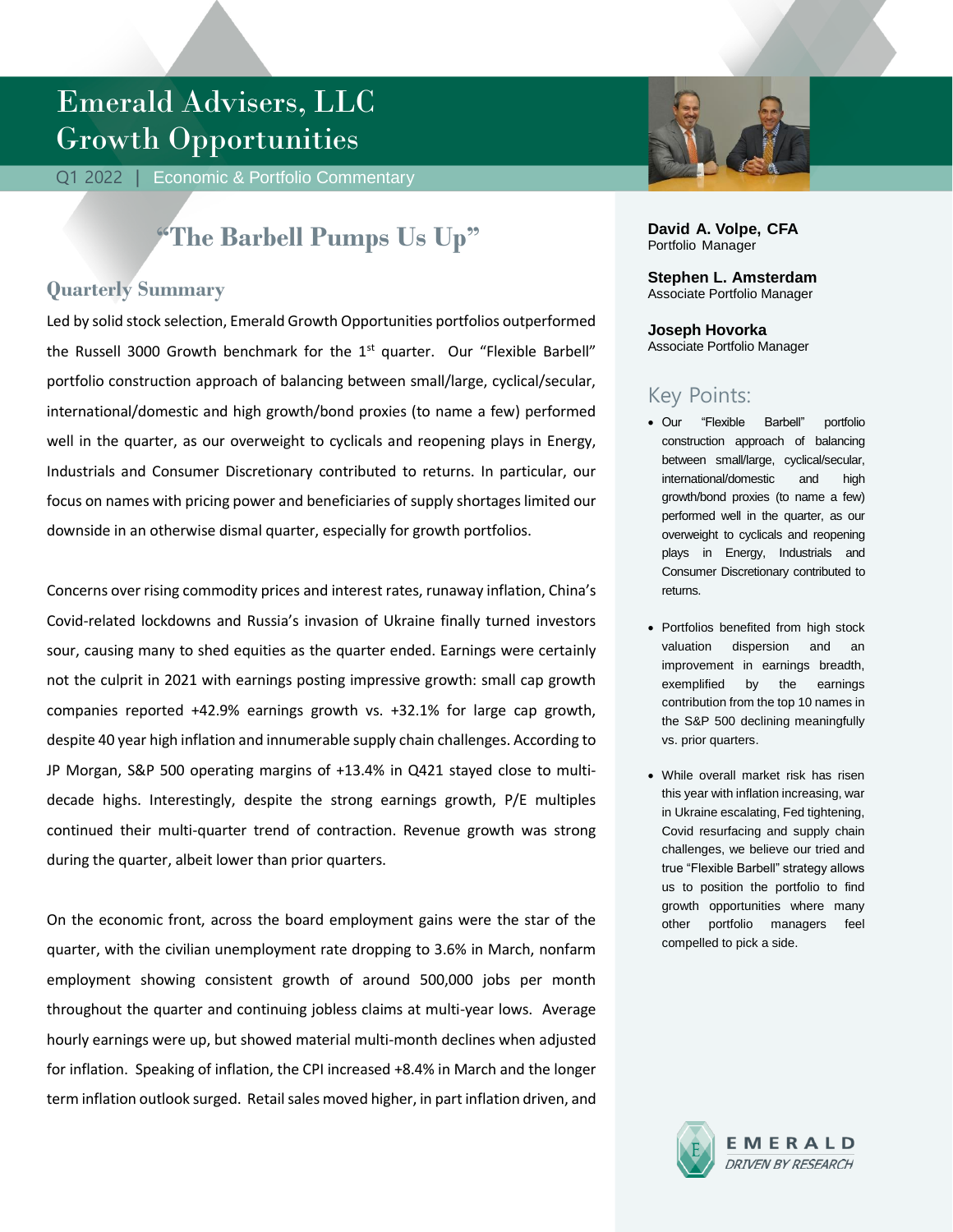Commentary

both housing starts and existing home sales remained strong despite a late quarter surge in mortgage interest rates. Consumer confidence, ISM Manufacturing and Non-Manufacturing all remained positive. From a liquidity perspective, money supply growth started to trail off, while real rates, even considering the recent uptick, still suggest neutral monetary policy at worst.

In terms of returns in our Russell 3000 Growth benchmark, the quarter was all about Energy and Energy-related names, as the Energy sector far outperformed other sectors with a +26.43% return for the quarter. The next best performer, Consumer Staples, returned -1.46% - negative, but much better than the overall benchmark return. There was little dispersion between the other sector returns ranging from Materials at -6.94% to Real Estate at -11.37%. Value materially outperformed growth, with the broad Russell 3000 Value index outperforming Growth -0.85% vs. -9.25%. Large caps similarly beat small on the growth side with the Russell 1000 Growth index outperforming the Russell 2000 Growth benchmark -9.04% to -12.63%. While Value still screens cheap vs. Growth on historical measures, the contraction of Growth's P/E ratio during the past few quarters moved that relationship closer to parity with long-term averages.

#### **Portfolio Review**

As noted above, Emerald Growth Opportunities portfolios bested the Russell 3000 Growth benchmark in the 1<sup>st</sup> quarter through solid stock selection and portfolio positioning, particularly through over weights in Energy and Consumer Discretionary names. Portfolios benefited from high stock valuation dispersion and an improvement in earnings breadth, exemplified by the earnings contribution from the top 10 names in the S&P 500 declining meaningfully vs. prior quarters. Besides being moderately smaller than the index, at a weighted average market cap of \$751bn, portfolios continued to be growthier than the benchmark with estimated 3-5 year EPS growth of  $+22.03\%$ <sup>1</sup> vs.  $+17.76\%$ , yet trade at a materially lower valuation levels than the index with FY1 and FY2 PE estimates of 23.26 and 19.28 vs. 26.07 and 23.20 for the Russell 3000 Growth index. Portfolios also traded at a significant discount to the index on Price/Sales, Price/Cashflow and Price/Book valuation metrics. This higher growth and lower valuation set-up is in part due to our emphasis towards Energy and Consumer Discretionary names that are expected to experience strong earnings growth but trade at discounted valuations.

#### **Market Outlook**

Sometimes starting off the year with a strong relative quarter makes us nervous, as many of the first quarter winners will trail the losers in subsequent quarter(s) causing us to question whether to materially rejigger portfolio holdings at quarter end. But then some sense of sanity seeps in and we assess why we have certain holdings in the first place and normally that assessment starts with expected earnings growth. We are believers that earnings growth drives stock prices over the longer term, and our portfolios are expected to show earnings growth substantially above the benchmark (+22.03% vs. +17.76%). This earnings growth expectation actually increased vs. the benchmark during the quarter, while at the same time portfolios continued to trade a meaningful valuation discount – normally a good set up, assuming earnings come through.

We think earnings and economic growth will remain strong at least for the foreseeable future – despite the myriad of

 $\overline{\phantom{a}}$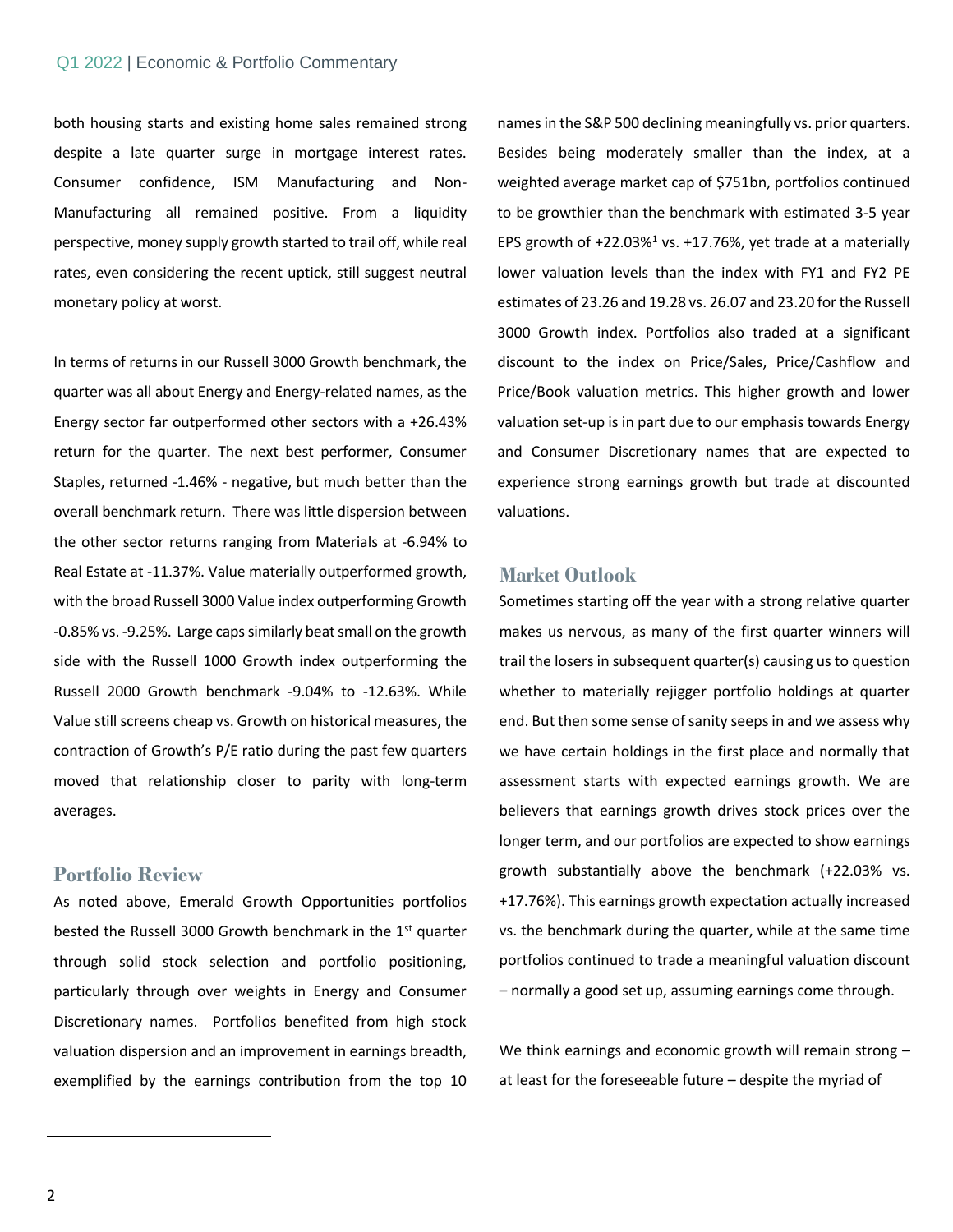Commentary

challenges facing the economy and markets. We agree with MKM Partner's Strategist Michael Darda who posits that we are not in the throes of a classic growth scare. Many of the classic growth scare indicators such as credit spreads, industrial metals prices and sharp declines in bond yields and inflation expectations that normally accompany slowing growth have just not been apparent in the current market pullback. On the contrary, Darda posits that the problem is valuation compression: that the nearly 20x forward multiple on S&P 500 earnings is not compatible with risk-free rates pushing the 3% threshold. Darda notes the problem is nominal GDP is actually too strong and that the Fed must take action to guide nominal GDP back to more sustainable trend levels so that inflation can ease back to the Fed's target over time.

Going back specifically to earnings, Credit Suisse's Jonathan Golub notes that 2022 EPS estimates have actually risen 2% YTD, with Q1 estimates dropping 1.5% and back half estimates increasing. S&P 500 earnings are expected to grow 4.7% in Q1 2022 and 14.5% ex-financials. Cyclicals, a relatively small part of the index, are expected to grow earnings 47% for the quarter according to Steven DeSanctis from Jefferies. Along with cyclicals, which are expected to grow earnings an eyepopping +380% in 2022, small caps are expected to shine with earnings of +15.6% (22.8% for Growth) vs. just +10.1% for large caps. We have aligned our portfolios with these growth expectations, with portfolios overweight cyclicals such as Energy and energy-related industrials. We are also overweight small caps given that segment's higher expected earnings growth, as well as the recognition that according to DeSanctis, small caps relative valuations vs. large stand at just the 13<sup>th</sup> percentile of relative valuations – a precursor to better future performance for that asset class.

Relative valuation model is in 13<sup>th</sup> percentile, we tend to see better performance ahead



Beyond Cyclicals and small caps, portfolios include many reopening oriented stocks given our belief that 2022 will be a year of consumers transitioning from buying goods to buying experiences and services. In this vein, we are overweight vacation destinations and airlines, hotels, ticket sales, casinos and gaming. We had reduced our weighting in some of these names midway through the first quarter given the spike in oil prices and concerns about an oil price induced recession, but added back to these names late in the quarter and early in the second quarter given a vicious pullback in some of these securities. We have also added to names that we think have the pricing power to weather the current inflationary onslaught such as Healthcare and Staples. Other portfolio additions are companies within the defense and energyoriented industries that can benefit from enhanced military spending and supply oriented shortages emanating from the war in Ukraine and the conflict's many unintended consequences. We are also looking to add to names with international exposure, as Europe and Asian economies should see a pick-up in future growth post-Covid and as the impact from high energy prices are mitigated over time. Lastly, portfolios benefited from M&A in the first quarter and we would expect substantial Private Equity driven M&A in 2022 with relatively low interest rates and record levels of cash on the sidelines.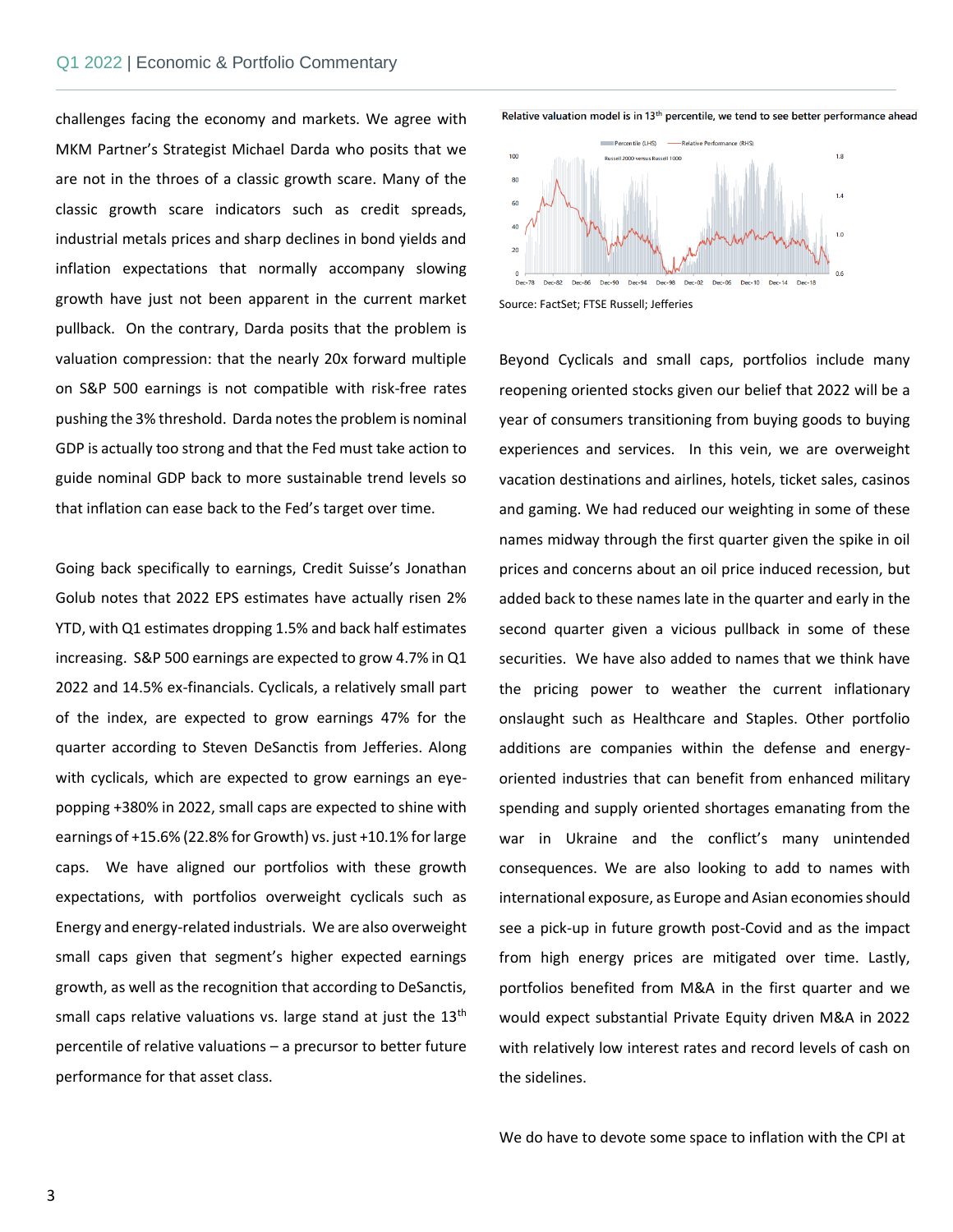Commentary

near record levels and with the March PPI release of +11.2% y/y growth recording the highest gain ever for that indicator. In prior commentaries we have highlighted the risk to the economy and markets from the Fed's continued intransigence related to inflation – and their continued rosy (and erroneous) commentary regarding inflation's transitory nature. We expressed concerns about how baked-in inflation was becoming in every aspect of the economy. The war in Ukraine just served to reinforce our inflation concerns as energy, food and other goods and service prices spiked. The Fed is now in the unenviable position to walk the fine line battling inflation, while at the same time not pushing the economy into recession. Inflation may be peaking for some goods oriented categories such as used cars and household appliances, but inflation related to wages and shelter both lag and have likely not come near a peak, and thus will be problematic for months to come.

There has been much consternation regarding the inversion of the 2/10 Treasury yield curve. Fortunately, other yield curve measures remain positive and yield curve inversions have rarely been good indicators of market tops, with markets returning on average +15% after yield curve inversions according to Goldman Sachs. We believe our positioning in cyclicals, small caps, service-oriented names, price leaders and lower relative P/E Technology names should mitigate at least some of the risk of inflation in our portfolios. We have been underweight some of the highest value technology and software names given concerns expressed above about P/E multiple contraction and have been adding to our healthcare exposure given that sectors relative immunity form economic cycles.

One fact that has us excited is that small caps now represent less than 4% of the US equity market's capitalization and past

history suggests that given small's poor performance vs. large over the past seven years as well as its decreasing market cap, reversion to the mean could take place and ignite a strong small cap relative rally. We took advantage of a similar phenomenon in 2020 when we successfully over weighted Energy when that sector shrank to less than 4% of the capitalization of the S&P 500. It has since nearly doubled in weight.

While overall market risk has risen this year with inflation increasing, war in Ukraine escalating, Fed tightening, Covid resurfacing and supply chain challenges, we believe our tried and true "Flexible Barbell" strategy allows us to position the portfolio to find growth opportunities where many other portfolio managers feel compelled to pick a side. While we will face many challenges this year including the volatility driven by mid-term elections, we are firm believers that the market will move with earning growth which we expect to be substantially positive throughout 2022.